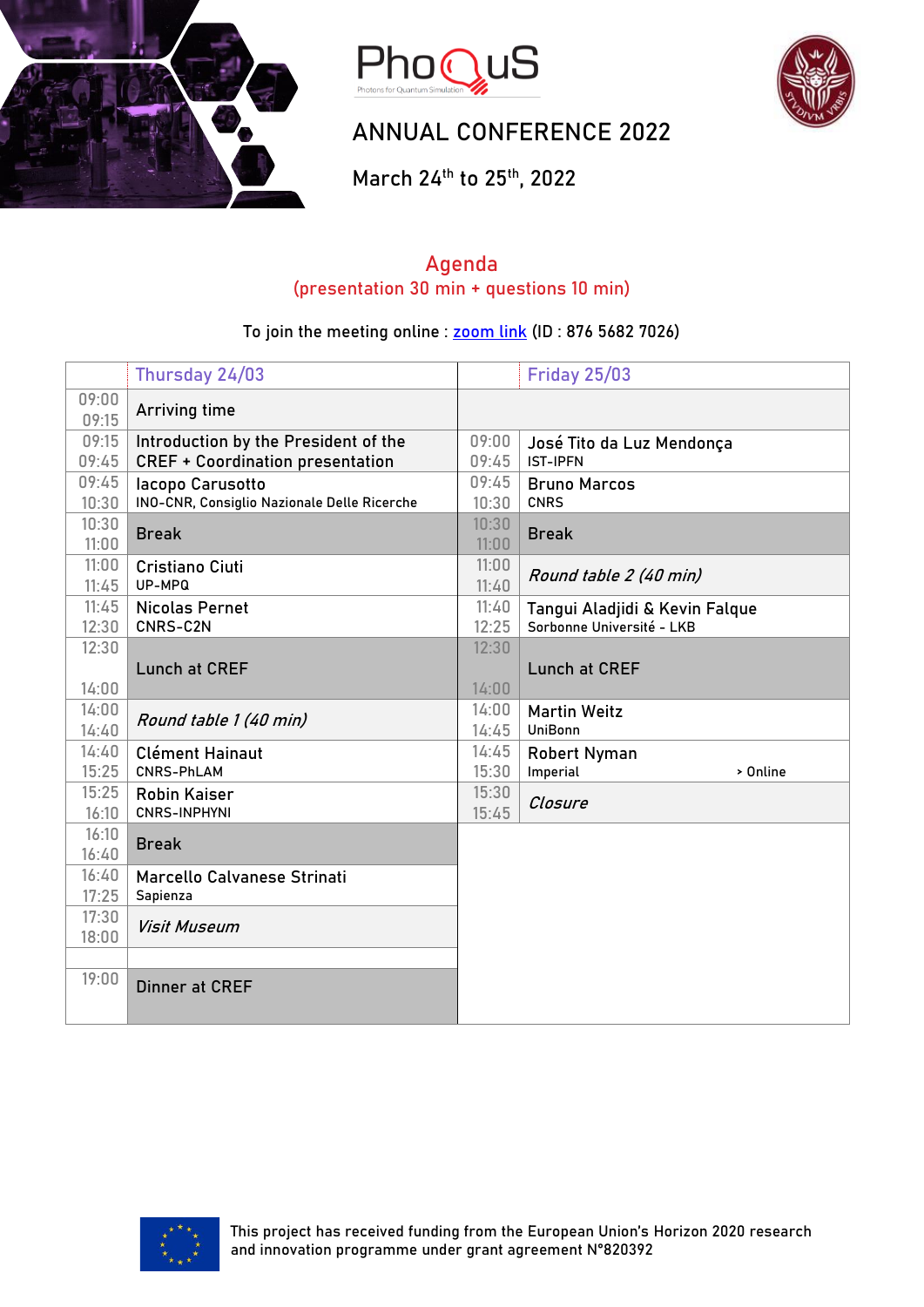





# ANNUAL CONFERENCE 2022

March 24th to 25th, 2022

#### **Day 1 Thursday, March 24th**

| $09:15 - 09:45$   | Introduction by the President of the CREF<br><b>Coordination presentation</b>                                                                                                                                         |
|-------------------|-----------------------------------------------------------------------------------------------------------------------------------------------------------------------------------------------------------------------|
| $09:45 - 10:30$   | "New optical platforms for quantum simulation: optical fiber loops, ultra-strongly<br>coupled nanoballs, novel polariton fluids, etc."<br>By Iacopo Carusotto, CNR National Institute of Optics, University of Trento |
| $10:30 - 11:00$   | Break                                                                                                                                                                                                                 |
| $11:00 - 11:45$   | Title to come<br>By Cristiano Ciuti, MPQ, Université de Paris                                                                                                                                                         |
| $11:45 - 12:30$   | "Helical drive induces chirality in a nonlinear medium"                                                                                                                                                               |
|                   | By Nicolas Pernet, CNRS-C2N                                                                                                                                                                                           |
| $12:30 - 14:00$   | Lunch at CREF                                                                                                                                                                                                         |
| 14:00 - 14:40     | ROUND TABLE #1 Tangui Aladjidi, Nicolas Pernet, Cecilia Ouarkoub, and Quentin<br>Fontaine - chaired by Maxime Jacquet                                                                                                 |
| $14:40 - 15:25$   | "Progress towards single shot measurement of turbulence in polariton<br>superfluids"<br>By Clément Hainaut, CNRS-PhLAM                                                                                                |
| $15:25 - 16:10$   | "Study of turbulence in quantum fluids of light in hot vapors, cold atoms and<br>nonlinear crystals"<br>By Robin Kaiser, CNRS-Inphyni                                                                                 |
| $16:10 - 16:40$   | <b>Break</b>                                                                                                                                                                                                          |
| $16:40 - 17:25$   | "All-optical scalable spatial coherent Ising machine"<br>By Marcello Calvanese Strinati, SAPIENZA                                                                                                                     |
| $17:30 - 18:00$   | <b>Visit of the Museum</b>                                                                                                                                                                                            |
| <b>From 19:00</b> | Dinner at CREF                                                                                                                                                                                                        |

#### **Day 2 Friday, March 25th**

|                 | 09:00 - 09:45 "Zeldovich condensation and other phase transitions"<br>By José Tito da Luz Mendonça, Instituto de Plasmas e Fusão Nuclear, IST |
|-----------------|-----------------------------------------------------------------------------------------------------------------------------------------------|
|                 | 09:45 – 10:30 "Observation of the formation of a quasi-stationary state via mixing and violent                                                |
|                 | relaxation in an analogue self-gravitating system"                                                                                            |
|                 | By Bruno Marcos, CNRS                                                                                                                         |
| $10:30 - 11:00$ | Break                                                                                                                                         |
| $11:00 - 11:40$ | ROUND TABLE #2 Claudio Conti, Quentin Glorieux, Martin Weitz and Matthieu                                                                     |
|                 | Bellec - chaired by Jacqueline Bloch                                                                                                          |
| $11:40 - 12:25$ | "Updates from the Rb and polariton labs"                                                                                                      |
|                 | By Tangui Aladjidi & Kevin Falque, Kastler Brossel Laboratory, SU                                                                             |
| $12:30 - 14:00$ | <b>Lunch at CREF</b>                                                                                                                          |
| $14:00 - 14:45$ | "Photon Bose-Einstein condensates in microstructured potentials, and a                                                                        |
|                 | measurement of the compressibility of an optical quantum gas"                                                                                 |
|                 | By Martin Weitz, Rheinische Friedrich-Wilhelms-Universitat Bonn                                                                               |
| $14:45 - 15:30$ | "Photon condensation in an open microcavities: Imperial College progress"<br>By Robert Nyman, Imperial College London                         |
| $15:30 - 15:45$ | Closure                                                                                                                                       |
|                 |                                                                                                                                               |



This project has received funding from the European Union's Horizon 2020 research and innovation programme under grant agreement N°820392